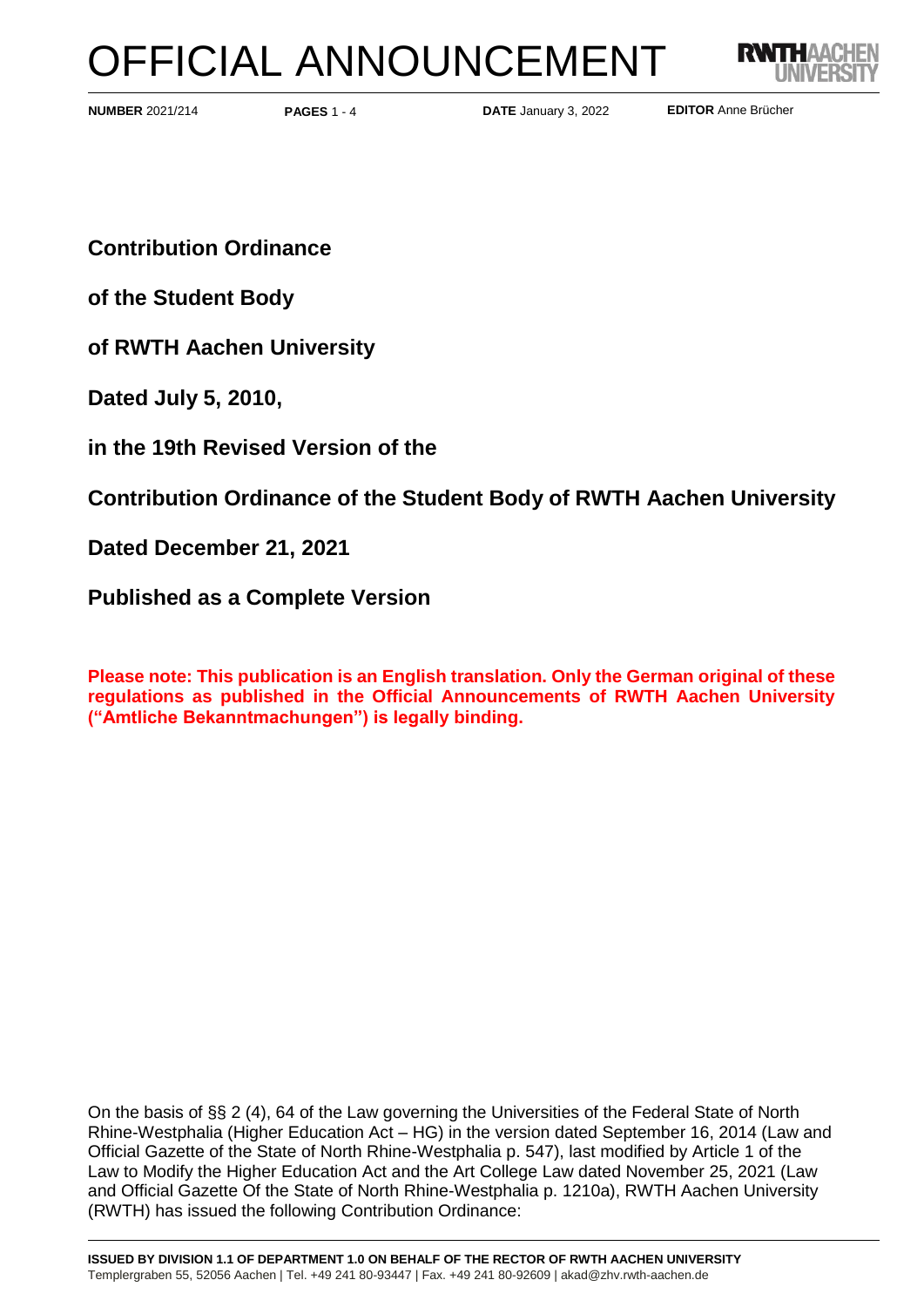### **§ 1 Purpose and Obligation to Contribute**

- (1) The RWTH student body collects the student body fee from its members each semester to fulfill its duties.
- (2) Students on leave of absence are also subject to the contribution requirement. Students on leave of absence to perform civilian service or basic military service are exempt from paying the student body fee.

## **§ 2 Amount of the Fee**

- (1) In accordance with Paragraphs 3 through 5, the student body fee plus the current contributions for the student aid fund and for the fee hardship fund – shall be,
	- 1.) 209.58 euros in the summer semester 2022
	- 2.) 212.13 euros in the winter semester 2022/2023
	- 3.) 218.02 euros in the summer semester 2023
	- 4.) 218.07 euros in the winter semester 2023/2024
	- 5.) 11.14 euros from the summer semester 2024.
- (2) It is divided into the following partial contributions:
	- 1.) for the General Students' Committee (AStA) as a contribution for
		- a) AStA 6.70 euros from the winter semester 2020/2021, this partial amount increases annually by 0.05 euros for the winter semester,
		- b) student sports 1.10 euros,
		- c) childcare at RWTH Aachen University 1.50 euros,
		- d) Hochschulradio Aachen e.V. 0.50 euros,
		- e) Queerreferat an den Aachener Hochschulen e.V. 0.19 euros,
	- 1a.) In deviation from § 2 (2) No. 1 Letter a, the partial contribution shall be as follows: for the AStA in the summer semester 2022 4.75 euros
	- 1b.) In deviation from § 2 (2) No. 1 Letter d, the partial amount for Hochschulradio Aachen e.V. in the summer semester 2022 shall be 0.00 euros.
	- 2.) for the student councils 1.00 euro
	- 3.) as a mobility contribution for
		- a) the travel permit
			- 1. from the summer semester 2022 137.43 euros,
			- 2. from the summer semester 2023 142.24 euros
			- 3. from the summer semester 2024 0.00 euros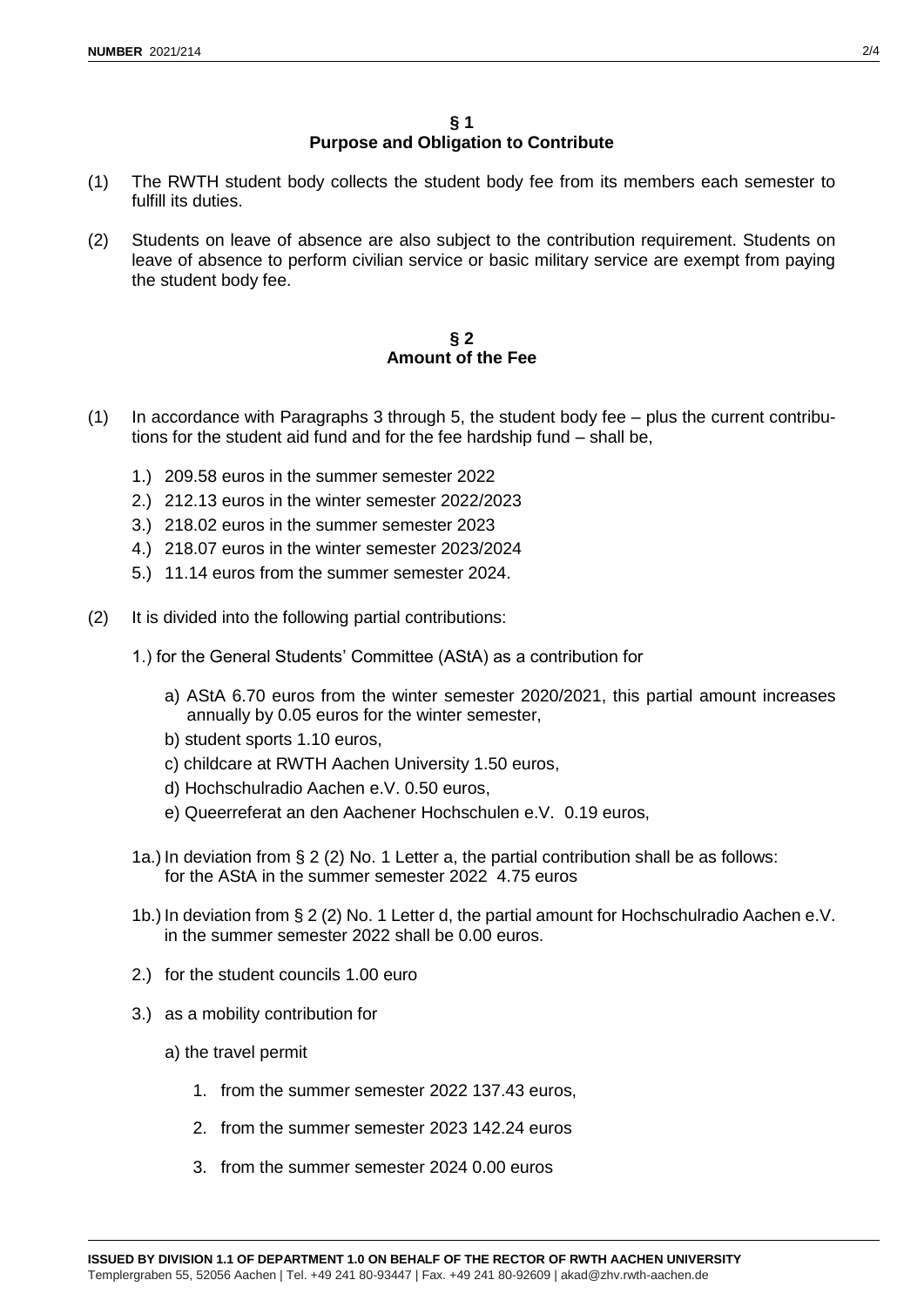- b) the extension of the travel authorization to the area covered by the local public transport system of the state of North Rhine-Westphalia
	- 1. from the summer semester 2022, 58.50 euros,
	- 2. from the summer semester 2023 59.40 euros,
	- 3. from the summer semester 2024 0.00 euros,
- c) the extension of the travel authorization to the area of validity of the Limburg add-on
	- 1. from the summer semester 2022 5.11 euros,
	- 2. from the summer semester 2023 5.29 euros,
	- 3. from the summer semester 2024 0.00 euros.
- d) the partial amount for the contribution to the hardship fund amounts to
	- 1. 0.36 euros in the summer semester 2022,
	- 2. 0.01 euros from the winter semester 2022/2023.
- (3) The partial amount for the student aid fund is 0.30 euros in the summer semester 2022 and 0.01 euros from the winter semester 2022/23, and thereafter 0.30 euros for the following semester if the balance in the earmarked reserve for the student aid fund is less than 50,000.00 euros as of May 1.

#### **§ 3 Collection and Due Date**

- (1) The student body fee is collected by the university free of charge and paid to the AStA.
- (2) The student body fee is due
	- a) upon enrollment,
	- b) upon return to studies,
	- c) upon granting of/beginning a leave of absence.
- (3) The following students do not pay a mobility fee and do not receive a travel permit:
	- a) Guest and cross-registered students,
	- b) Severely disabled persons with official ID, supplement and token,
	- c) Students with an exemption according to § 4.
- (4) If a student withdraws or has their enrollment revoked before the start of the lecture period of the semester for which the student body fee was paid, the student body fee must be refunded otherwise there is no entitlement to a pro-rated refund. Reimbursement will be made through the Registrar's Office.
- (5) The student body fee may be waived in whole or in part in cases of social hardship.